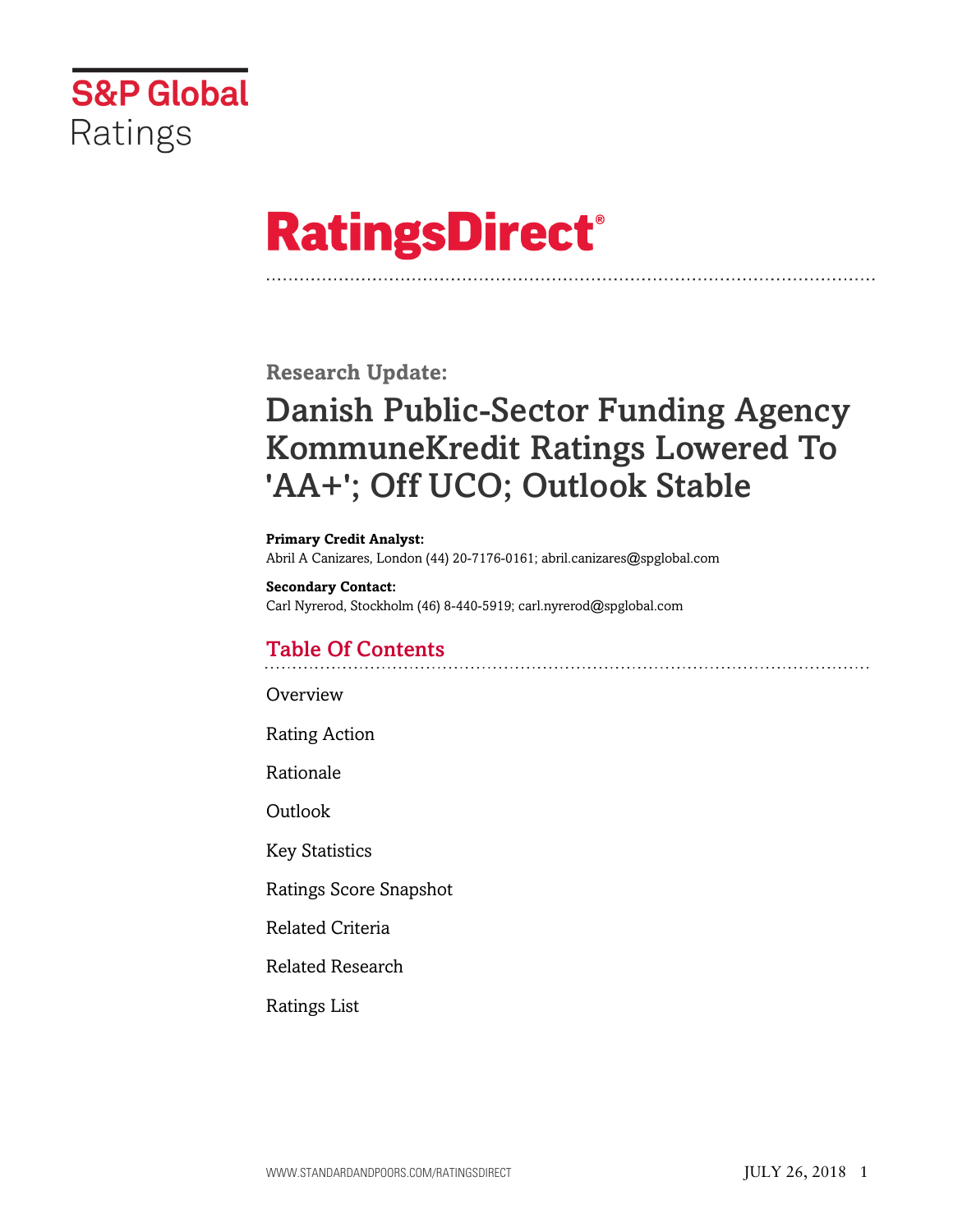**Research Update:**

# Danish Public-Sector Funding Agency KommuneKredit Ratings Lowered To 'AA+'; Off UCO; Outlook Stable

#### <span id="page-1-0"></span>**Overview**

- Following our review of KommuneKredit under our new public-sector funding agencies criteria, we believe the agency's financial risk profile is less strong than that of higher rated Nordic peers.
- KommuneKredit has adequate liquidity, with coverage slightly below 1x over the next 12 months, and a structural asset-liability mismatch that is somewhat counterbalanced by funding maturities of more than five years.
- We are therefore lowering our long-term rating on KommuneKredit to 'AA+' from 'AAA', affirming our 'A-1+' short-term rating, and removing both ratings from under criteria observation (UCO).
- The stable outlook reflects our expectation that KommuneKredit's guarantee structure will remain unchanged and the agency will continue to benefit from its members' unwavering support

### <span id="page-1-1"></span>Rating Action

On July 26, 2018, S&P Global Ratings lowered its long-term issuer credit rating on Danish public-sector funding agency KommuneKredit to 'AA+' from 'AAA'. The outlook is stable.

We affirmed our 'A-1+' short-term issuer credit rating on the agency.

At the same time, we removed our ratings on KommuneKredit from UCO, where we placed them on May 22, 2018, following the publication of our criteria for public-sector finance agencies.

### <span id="page-1-2"></span>Rationale

The downgrade reflects our combined view of KommuneKredit's strong enterprise risk and adequate financial risk profiles, which leads to a stand-alone credit profile (SACP) of 'a+'. We factor in our assessment of KommuneKredit's joint and several liability mechanism, which we consider very predictable, supportive, and immediately enforceable. This, in addition to the agency's highly creditworthy local government shareholders, lifts the issuer credit rating to 'AA+'.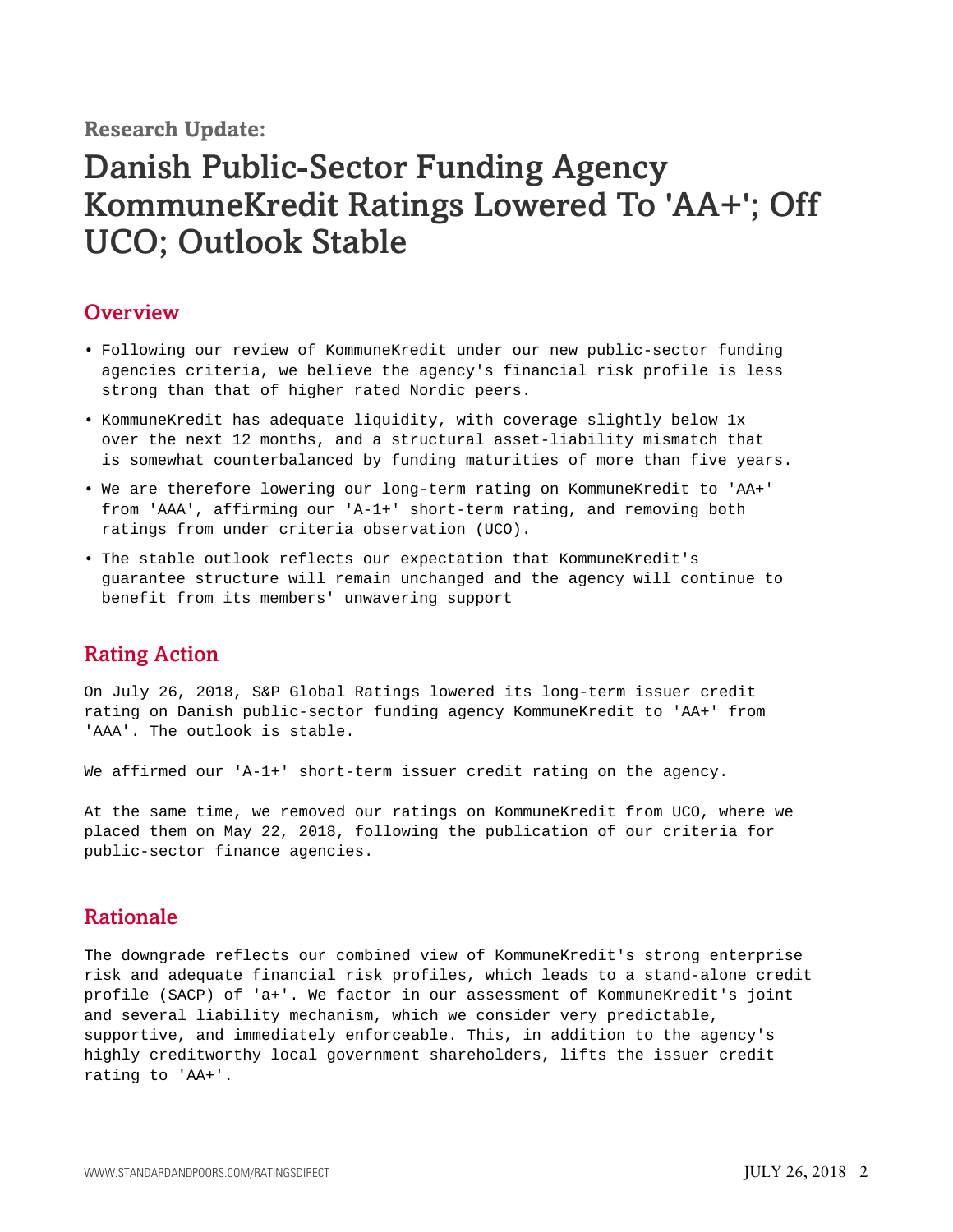#### *Research Update: Danish Public-Sector Funding Agency KommuneKredit Ratings Lowered To 'AA+'; Off UCO; Outlook Stable*

Our funding and liquidity ratios indicate that KommuneKredit would not be able to cover its scheduled one-year term debt liabilities without access to the capital markets. Under extremely stressed market conditions ('AAA' stress scenario), without access to the capital markets, we estimate KommuneKredit's one-year liquidity ratio to be slightly below 1x, which compares unfavorably with that of its 'AAA' rated peers. Our calculated static one-year funding gap for KommuneKredit is 0.7x, but this is counterbalanced to some extent by an average maturity of 5.5x for its funding, indicating some leeway for adjusting the structural mismatch.

Furthermore, we see a negative trend in KommuneKredit's capital adequacy, since a buildup of its top 20 lending exposures could increase pressure from single-name concentration on our risk-adjusted capital (RAC) metric, which after adjustments now stands slightly above 15%.

Counterbalancing these risks is KommuneKredit's very strong market position, which together with its creditworthy borrowers, still underpin its strong enterprise risk profile. The strength of KommuneKredit's members supports our strong public industry risk assessment (PICRA) for Denmark and the agency's important public policy mandate.

#### Enterprise risk profile: A very strong market position as a key lender to low-risk municipal sector and an important public policy mandate

- Extensive lending and a very competitive loan offer underpin the agency's strong public policy role and impressive market position.
- Strong PICRA, reflecting Denmark's wealthy, resilient economy and well-developed financial sector, and the agency's strong ties to the 'AAA' rated sovereign.

KommuneKredit's public-sector mandate is to provide funding solely to its members, which form part of the Danish local and regional government (LRG) sector. It provides funding directly to its member municipalities and regions, or to companies with a municipal guarantee. As such, KommuneKredit's loan book contains only Danish LRG risk. KommuneKredit holds a very strong market position with a market share of 99% of total lending to the LRG sector.

KommuneKredit has a pronounced public policy mandate based on its ownership, support structure, niched lending, and non-profit mission. As such, KommuneKredit plays a very important role in supplying financing to the Danish LRG sector by ensuring stable and advantageous funding in national and international capital markets. KommuneKredit's public policy relevance is further accentuated by its long-term engagement in the LRG sector. A distinguishing feature of the Danish LRG sector is its target of long-term borrowing. The average maturity of KommuneKredit's lending is 7.7 years, which shows the agency's long-term commitment to the sector. KommuneKredit has call options on its lending, although we do not expect it will exercise them, due to its public policy role and very close ties to the LRG sector.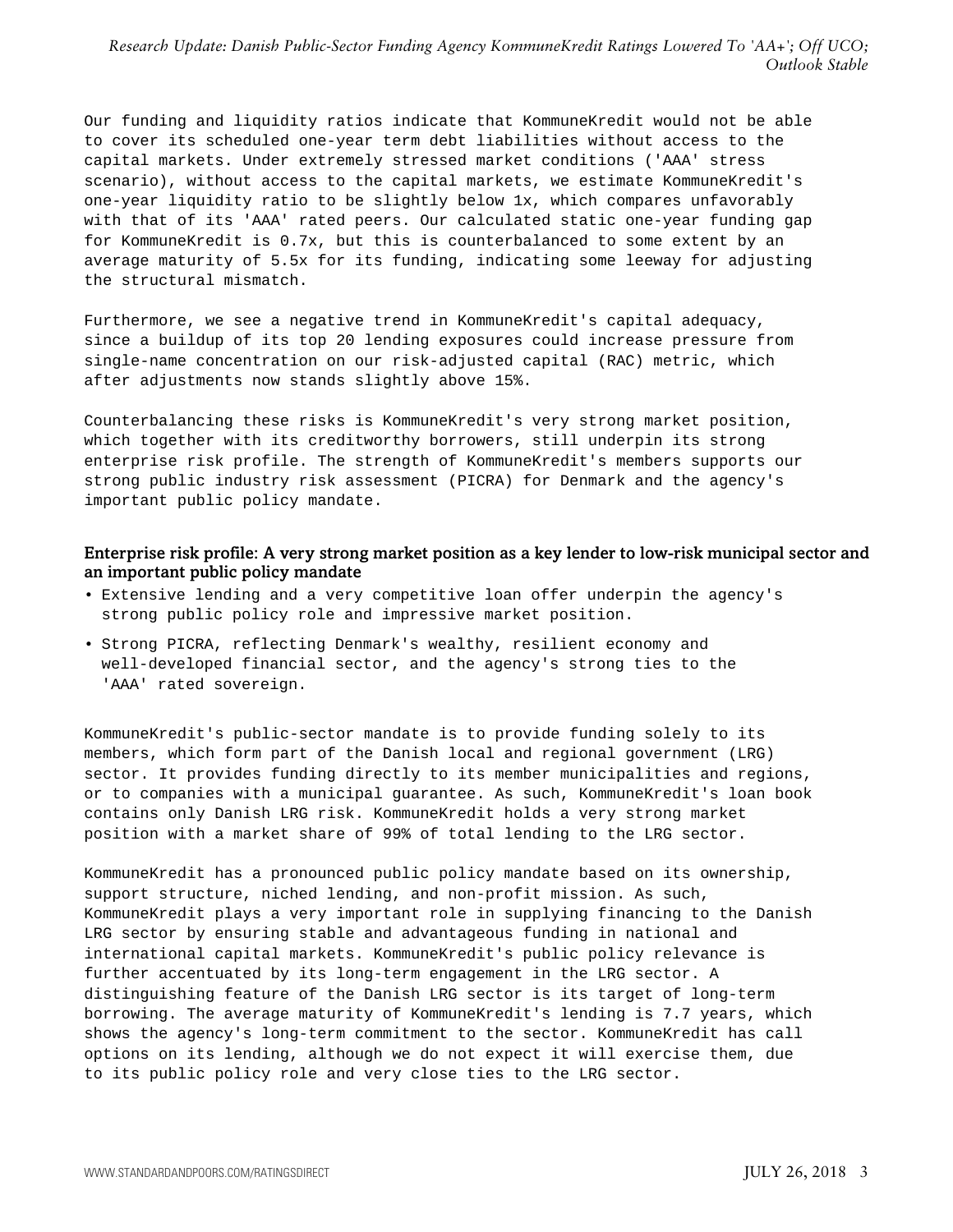We view KommuneKredit's overall financial management and governance as strong. However, its liquidity and funding ratios are weaker than those of its Nordic peers. In contrast to Kommunalbanken (KBN), Municipality Finance, and Kommuninvest (KI), KommuneKredit does not perform its own credit analysis of individual borrowers. Instead, the Danish Ministry for Economic Affairs and the Interior performs monitoring of the LRG sector and thereby de facto sets KommuneKredit's lending strategy.

KommuneKredit's risk management principles (including policies for liquidity risk, currency risk, interest rate risk, and credit risk) are defined in the operating policies approved by the board of directors.

The Danish LRG sector exhibits key structural features that support its high credit standing and our view of a strong PICRA. For example, the economy is wealthy, the financial system is advanced, the LRG sector benefits from low leverage and a strong institutional framework, and there are close links between the LRG sector and the 'AAA' rated sovereign. In addition, the economy displays very strong resilience.

#### Financial risk profile: Strong capitalization combined with adequate liquidity and neutral funding ratios

- Strong capital adequacy, as reflected in a RAC ratio slightly above 15% after adjustments, and our view of a negative trend in terms of capitalization.
- Under extremely stressed market conditions and without access to the capital markets we estimate a KommuneKredit's one-year liquidity ratio to be slightly below 1x.
- Our calculated static one-year funding gap of 0.7x is counterbalanced by an average maturity of 5.5 years.

Our RAC ratio for KommuneKredit before adjustments is one of the highest on our capital adequacy scale, at a very strong 35%. After applying adjustments specific to public-sector funding agencies, to account for single-name concentration on Danish municipalities, the RAC ratio reduces to a borderline 15%. This compares somewhat unfavorably with peers', since KI's and KBN's adjusted RAC ratios are 17% and 31% respectively, above our 15% threshold. A RAC ratio of 15%, combined with our view of a negative trend for capitalization arising from a risk that single-name concentration could increase, leads to our assessment of overall strong capital adequacy. For example, considering that KommuneKredit's lending strategy depends on general borrowing trends in the Danish LRG sector, we do not believe it has much leeway to adjust its lending concentration. This, when combined with its significant market share, could in our view result in an increase in single-name exposure, which in the following 24 months could weigh on the RAC ratio after adjustments.

We see a risk stemming from KommuneKredit's funding gap of 0.7x, which indicates a structural mismatch between assets and liabilities. The average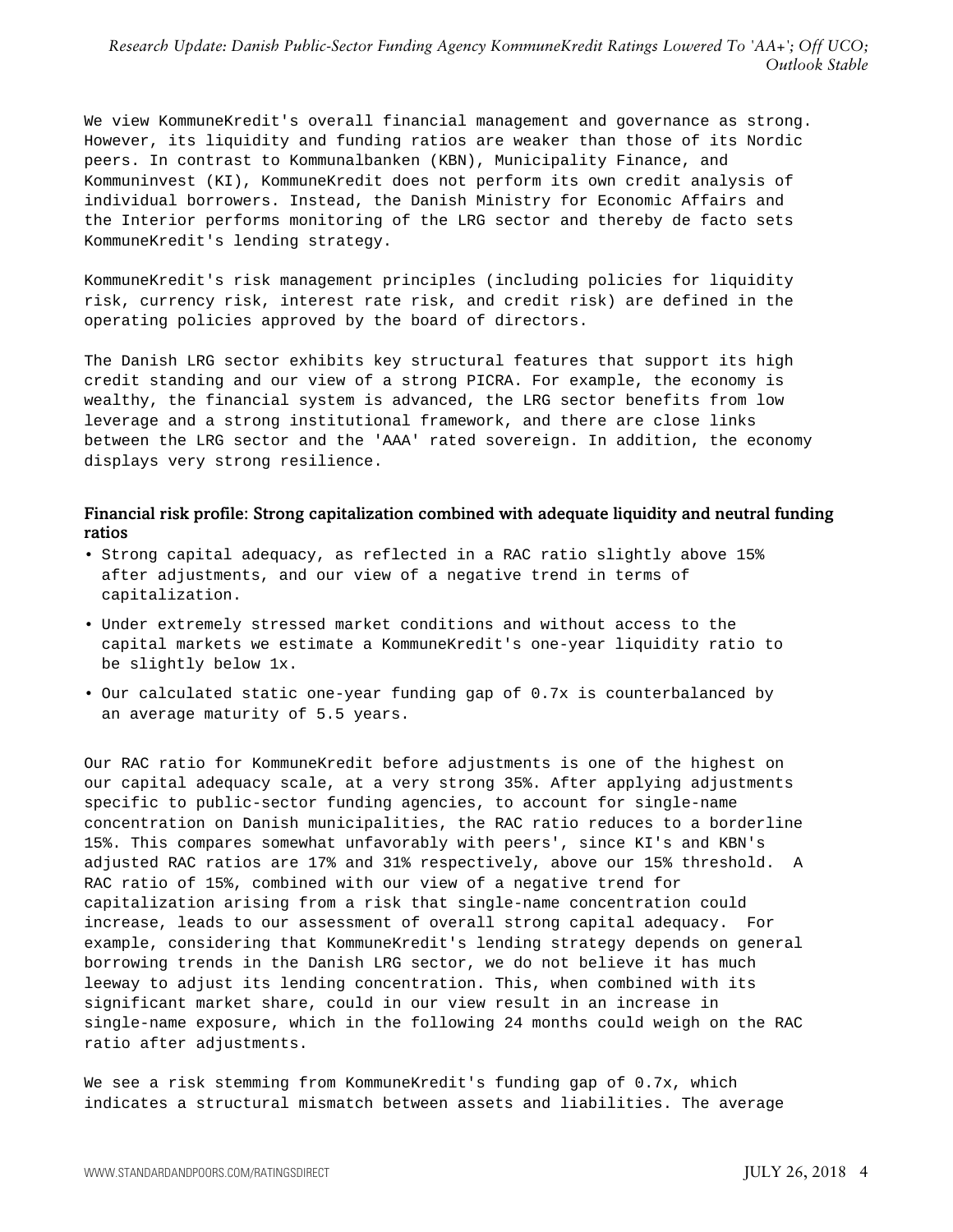#### *Research Update: Danish Public-Sector Funding Agency KommuneKredit Ratings Lowered To 'AA+'; Off UCO; Outlook Stable*

maturity of funding is over five years, which is shorter than 7.7 years for lending, but longer than for security investments (2.5 years), and therefore still provides some headroom for adjusting the mismatch. As a result, the agency's funding is a neutral rating factor, which is not the case for Municipality Finance, whose funding profile we assess as negative and includes structured debt.

KommuneKredit's funding strategy focuses on benchmark issuance in strategic markets, including green bonds. All markets are open to KommuneKredit as a result of its excellent name recognition and deep investor base. It issues primarily standard funding instruments, with any structured instruments typically comprising Japanese retail Uridashi with index-linked options.

We consider KommuneKredit to have only an adequate liquidity position. Our ratio of liquidity sources to uses of 0.96x indicates that KommuneKredit can just meet its financial obligations over a one-year period. This ratio is weaker than 1.2x for KBN and 1.05x for KI. We factored into our calculations stressed market conditions, under which we assume the agency would not have access to the capital markets. KommuneKredit's adequate liquidity and neutral funding weigh on its financial risk profile, which we assess as adequate. Kommunekredit has adapted to the change to bilateral credit support annexes (CSAs).

By law, KommuneKredit can prefinance up to 25% of lending and, in May 2018, this amounted to 23% of lending. KommuneKredit's liquidity portfolio is invested in liquid fixed-income securities issued by governments, states, regional governments, multilateral development banks, and financial institutions rated 'AA-' or higher.

We do not foresee risks not captured in our RAC calculations and funding and liquidity metrics, since KommuneKredit hedges risk through derivatives, which, however, creates material counterparty exposures to financial institutions. Importantly, the agency follows prudent counterparty limitations and risk-reducing contracts--such as International Swaps and Derivatives Association master agreements and CSAs--to handle these exposures.

We observe that securities issued by KommuneKredit are eligible as collateral in the Danish central bank's monetary policy operations, and its foreign currency issues are eligible as collateral at the European Central Bank. However, KommuneKredit's lending book is not eligible as collateral; therefore, the eligibility of its securities does not enhance its liquidity position, in our view.

#### Likelihood of extraordinary support: Extremely high, via a joint and several guarantee and the agency's mutual structure, resulting in a three-notch uplift to the SACP

• KommuneKredit's highly creditworthy members are liable for its obligations under a joint and several liability scheme, and we expect that the largest members will support the agency if needed.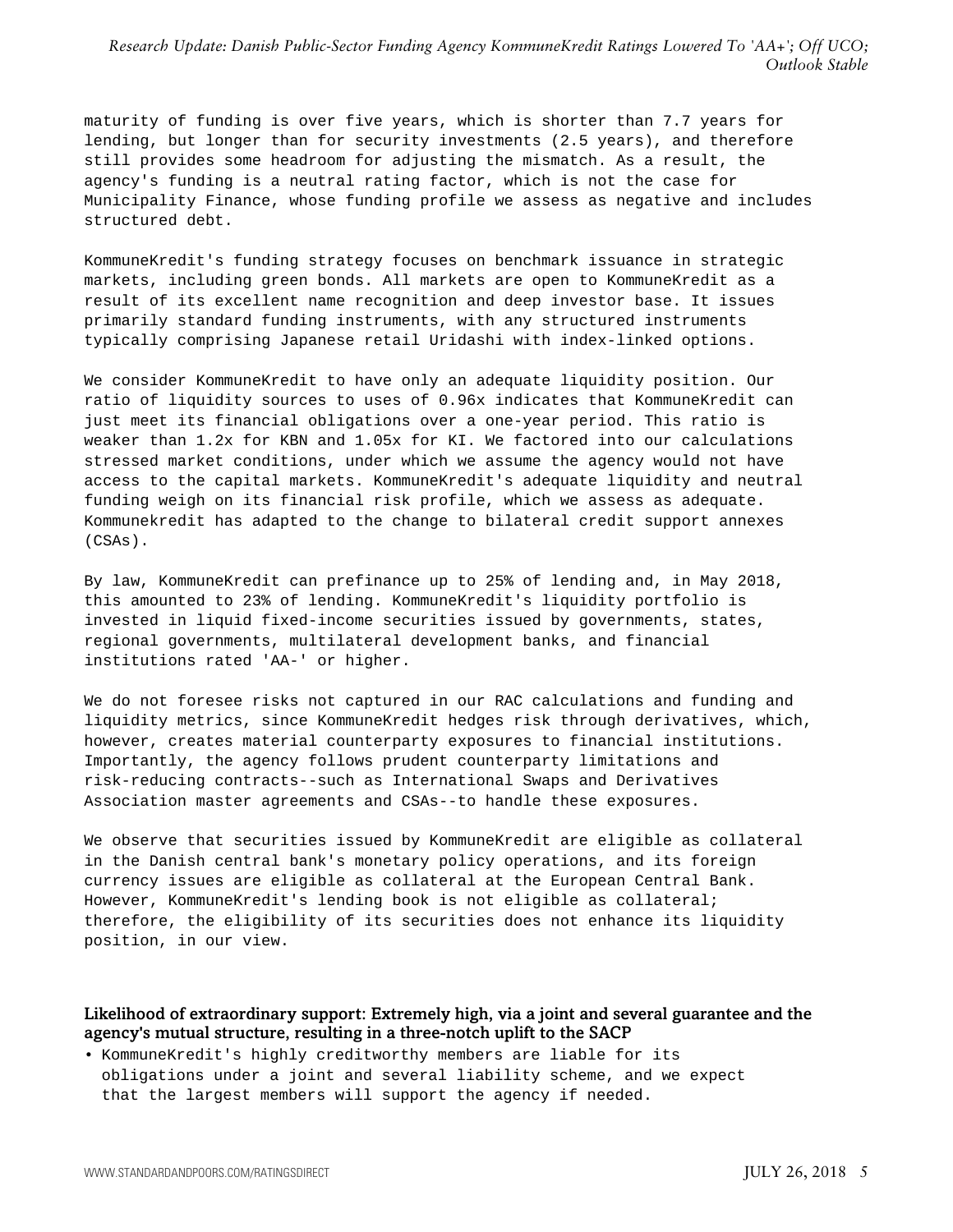• We assess the likelihood of KommuneKredit receiving extraordinary government support to be extremely high, owing to what we view as the agency's integral link to, and very important role for, its municipal government members.

KommuneKredit's members are responsible for its obligations through a joint and several liability mechanism. This translates into an explicit, statutory liability of all municipalities and regions, and ultimately of the central government. We assess the guarantee structure as predictable and immediately enforceable by law, under which members have to inject capital if the capital ratio falls below 1%. We understand that any investor, without a court order, can call upon any guaranteeing member to pay a claim on KommuneKredit. This gives the largest LRG members, whose creditworthiness we assess as slightly below the sovereign's, an extremely strong incentive to provide support to KommuneKredit before the guarantees are called. The legal enforceability of the guarantee underpins our assessment of an integral link between KommuneKredit and its members. At the same time, we consider that KommuneKredit has a very important role in providing cost-efficient funding to its members. We therefore believe there is an extremely high likelihood that the members would support KommuneKredit should it experience financial distress, before any guarantees are called.

In addition, we believe that KommuneKredit's other LRG members would also be liable and able to support it in a stress scenario. This underlines our view of sector support in addition to extraordinary support from the largest owners. All together, we add three notches of uplift to KommuneKredit's 'a+' SACP, leading to the issuer credit rating of 'AA+'. By comparison, we add a two-notch uplift for KI and one notch for Municipality Finance.

# <span id="page-5-0"></span>**Outlook**

The stable outlook reflects our expectation that KommuneKredit's guarantee structure will remain unchanged and that the agency will continue to benefit from unwavering membership support. Moreover, we expect that KommuneKredit will continue to manage risk so that its lending services, and ultimately the execution of its public policy role, are not affected.

We could lower the long-term rating over the next two years if KommuneKredit's liquidity position remains below 1x, the funding gap widens further, or the average maturity of funding falls below five years. In addition, the long-term rating could come under pressure if the lending book expands significantly, with increased concentration on the top borrowers, leading us to revise our capital adequacy assessment downward. We could also lower the ratings if we change our view of the likelihood of extraordinary support from the LRG members.

We could raise the long-term rating if KommuneKredit consistently maintains a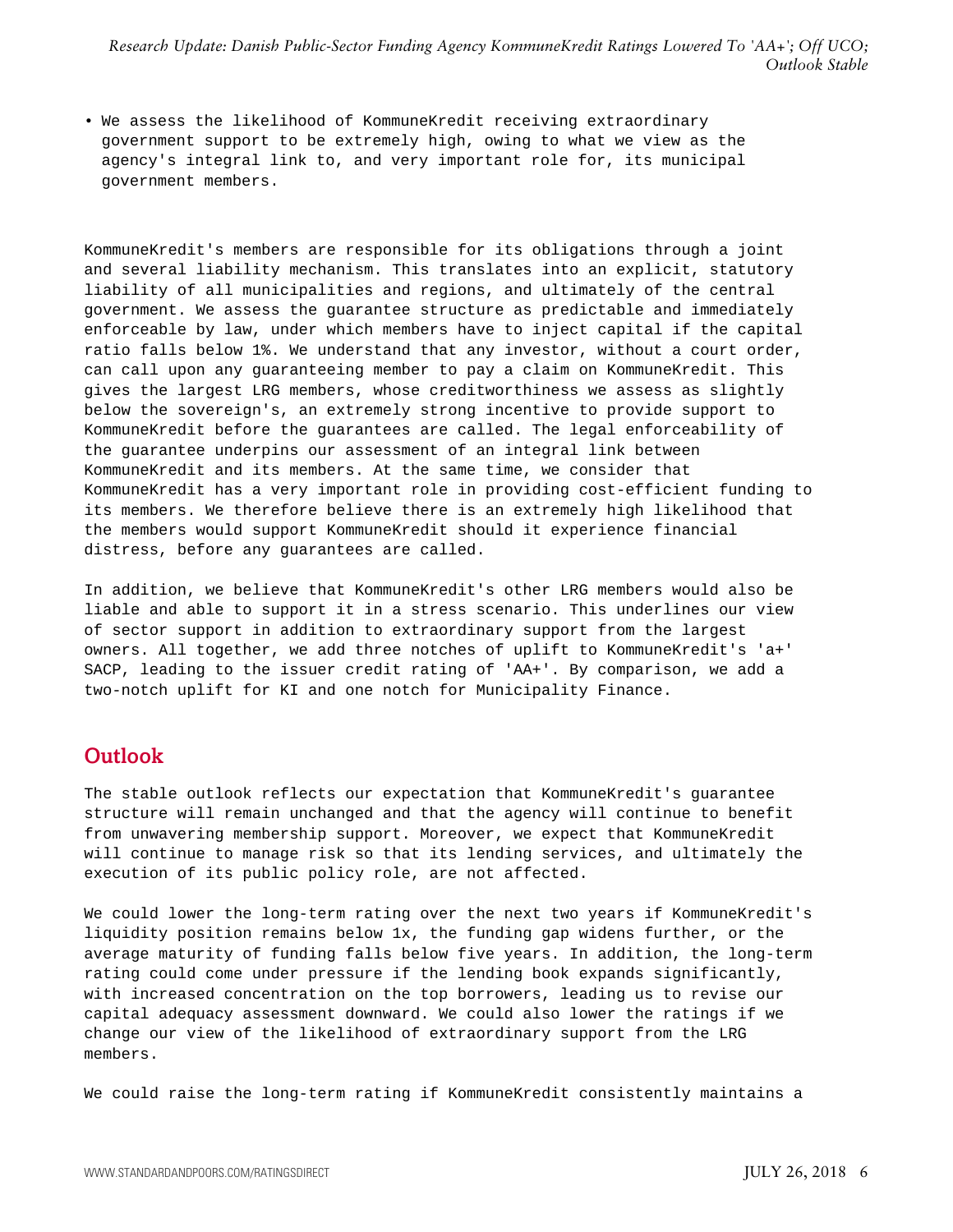stronger funding and liquidity position, with liquidity ratios under stressed market conditions exceeding 1x, and if the agency is able to consistently strengthen its capitalization, suggesting a neutral trend for capital adequacy, while preserving its strong enterprise profile.

# <span id="page-6-0"></span>Key Statistics

| <b>KommuneKredit Selected Indicators</b>           |                        |          |          |          |          |
|----------------------------------------------------|------------------------|----------|----------|----------|----------|
|                                                    | --Year ended Dec. 31-- |          |          |          |          |
| (Mil. DKK)                                         | 2017                   | 2016     | 2015     | 2014     | 2013     |
| <b>Business position</b>                           |                        |          |          |          |          |
| Total adjusted assets                              | 230,199                | 223,938  | 213,199  | 201,413  | 184,239  |
| Customer loans (gross)                             | 172,271                | 168,589  | 157,693  | 152,085  | 142,711  |
| Growth in loans (%)                                | 4                      | 7        | 4        | 7        | 5        |
| Net interest revenues                              | 269                    | 498      | 104      | 254      | 279      |
| Noninterest expenses                               | 58                     | 106      | 96       | 95       | 96       |
| Capital and risk position                          |                        |          |          |          |          |
| <b>Total liabilities</b>                           | 215,231                | 217,094  | 206,852  | 195,169  | 178,244  |
| Total adjusted capital                             | 7,333                  | 6,844    | 6,347    | 6,244    | 5,993    |
| Assets/capital                                     | 34.7                   | 38       | 42       | 55       | 46       |
| RAC ratio before diversification (%)               | 34.7                   | N.A.     | N.A.     | N.A.     | N.A.     |
| RAC ratio after diversification (%)                | 15.1                   | N.A.     | N.A.     | N.A.     | N.A.     |
| Gross nonperforming assets/gross loans             | $\Omega$               | $\Omega$ | $\Omega$ | $\Omega$ | $\Omega$ |
| <b>Funding and liquidity</b>                       |                        |          |          |          |          |
| Liquidity ratio with loan disbursement (1 year)    | 0.6                    | N.A.     | N.A.     | N.A.     | N.A.     |
| Liquidity ratio without loan disbursement (1 year) | 0.96                   | N.A.     | N.A.     | N.A.     | N.A.     |
| Funding ratio (1 year)                             | 0.67                   | N.A.     | N.A.     | N.A.     | N.A.     |

<span id="page-6-1"></span>DKK--Danish krone. N.A.--Not available.

# Ratings Score Snapshot

| Issuer Credit Rating      | $AA+ /Stable / A-1+$ |  |
|---------------------------|----------------------|--|
| SACP                      | $a+$                 |  |
| Enterprise Risk Profile   | Strong (2)           |  |
| PICRA                     | Strong (2)           |  |
| Business Position         | Very strong (1)      |  |
| Management and Governance | Strong (2)           |  |
| Financial Risk Profile    | Adequate (3)         |  |
| Capital Adequacy          | Strong (2)           |  |
| Funding                   | Neutral (0)          |  |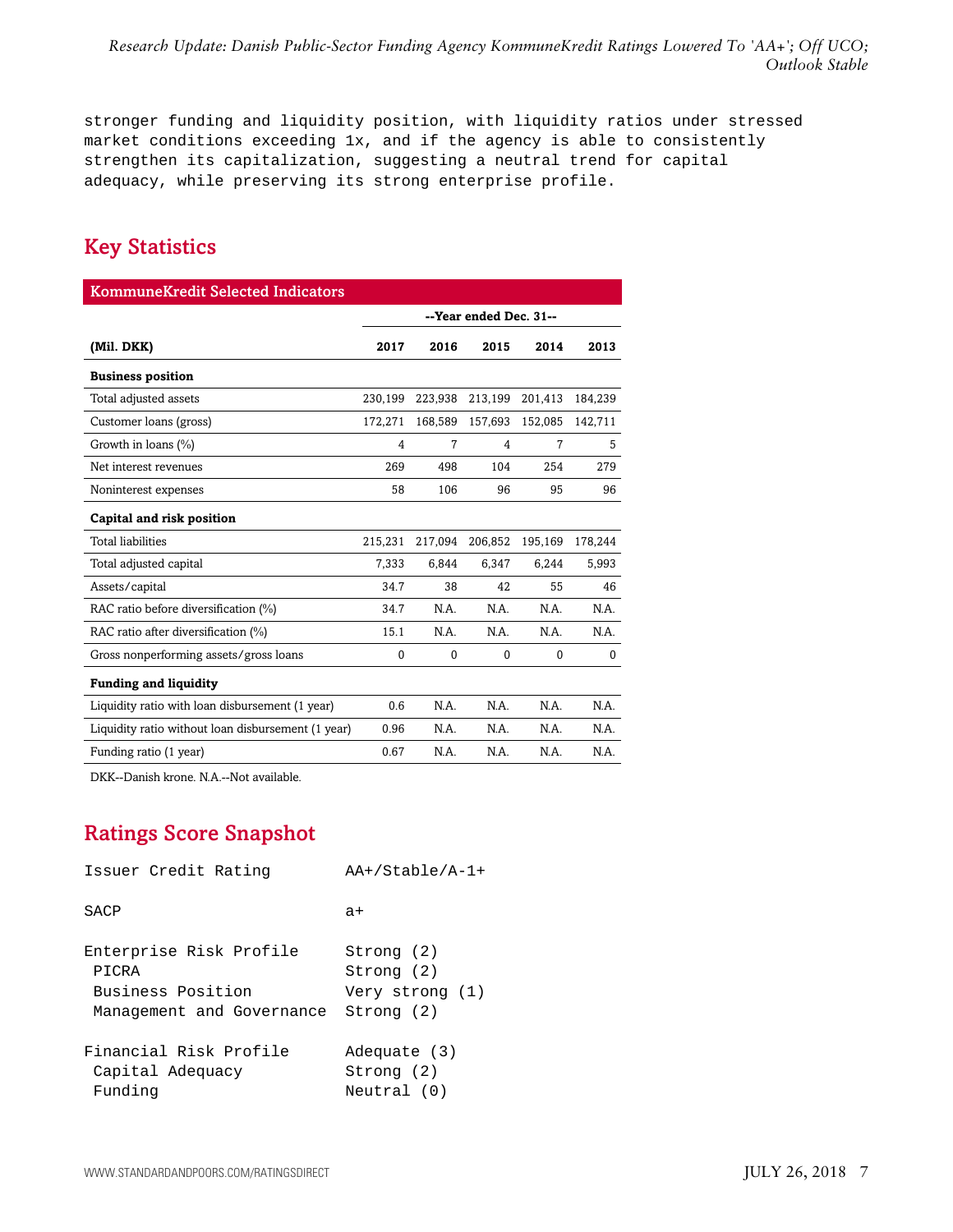*Research Update: Danish Public-Sector Funding Agency KommuneKredit Ratings Lowered To 'AA+'; Off UCO; Outlook Stable*

| and Liquidity                           | Adequate (3)             |
|-----------------------------------------|--------------------------|
| Support<br>GRE Support<br>Group Support | $+2.$<br>$+2.$<br>$\cap$ |
| Additional Factors                      | $+1$                     |

# <span id="page-7-0"></span>Related Criteria

- Criteria Governments International Public Finance: Public-Sector Funding Agencies: Methodology And Assumptions, May 22, 2018
- Criteria Financial Institutions General: Risk-Adjusted Capital Framework Methodology, July 20, 2017
- General Criteria: Methodology For Linking Long-Term And Short-Term Ratings , April 7, 2017
- General Criteria: Rating Government-Related Entities: Methodology And Assumptions, March 25, 2015
- <span id="page-7-1"></span>• General Criteria: Use Of CreditWatch And Outlooks, Sept. 14, 2009

# Related Research

- Assumptions For Liquidity Gap Analysis Under "Public-Sector Funding Agencies: Methodology And Assumptions", May 22, 2018
- Credit FAQ: A Closer Look At The New Public-Sector Funding Agencies Criteria, May 22, 2018
- 10 Public-Sector Funding Agencies Placed Under Criteria Observation On Publication Of New Criteria, May 22, 2018

# <span id="page-7-2"></span>Ratings List

Downgraded; Ratings Affirmed

|                      | Tο                 | From            |
|----------------------|--------------------|-----------------|
| KommuneKredit        |                    |                 |
| Issuer Credit Rating | $AA+ /Stable/A-1+$ | AAA/Stable/A-1+ |
| Senior Unsecured     | $AA+$              | AAA             |
| Short-Term Debt      | $A - 1 +$          | $A - 1 +$       |
| Commercial Paper     | $A-1+$             | $A - 1 +$       |

Certain terms used in this report, particularly certain adjectives used to express our view on rating relevant factors, have specific meanings ascribed to them in our criteria, and should therefore be read in conjunction with such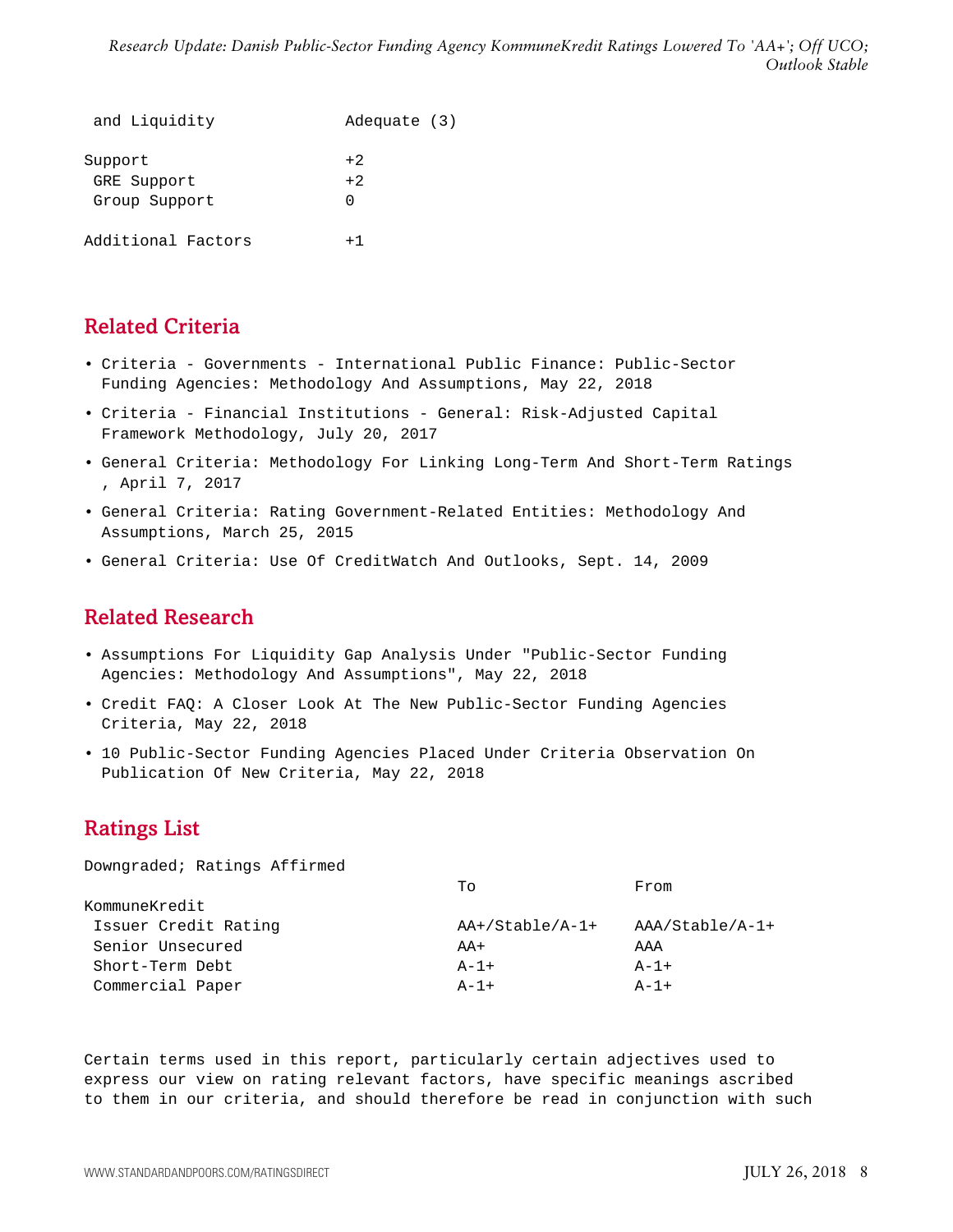criteria. Please see Ratings Criteria at www.standardandpoors.com for further information. Complete ratings information is available to subscribers of RatingsDirect at www.capitaliq.com. All ratings affected by this rating action can be found on S&P Global Ratings' public website at www.standardandpoors.com. Use the Ratings search box located in the left column. Alternatively, call one of the following S&P Global Ratings numbers: Client Support Europe (44) 20-7176-7176; London Press Office (44) 20-7176-3605; Paris (33) 1-4420-6708; Frankfurt (49) 69-33-999-225; Stockholm (46) 8-440-5914; or Moscow 7 (495) 783-4009.